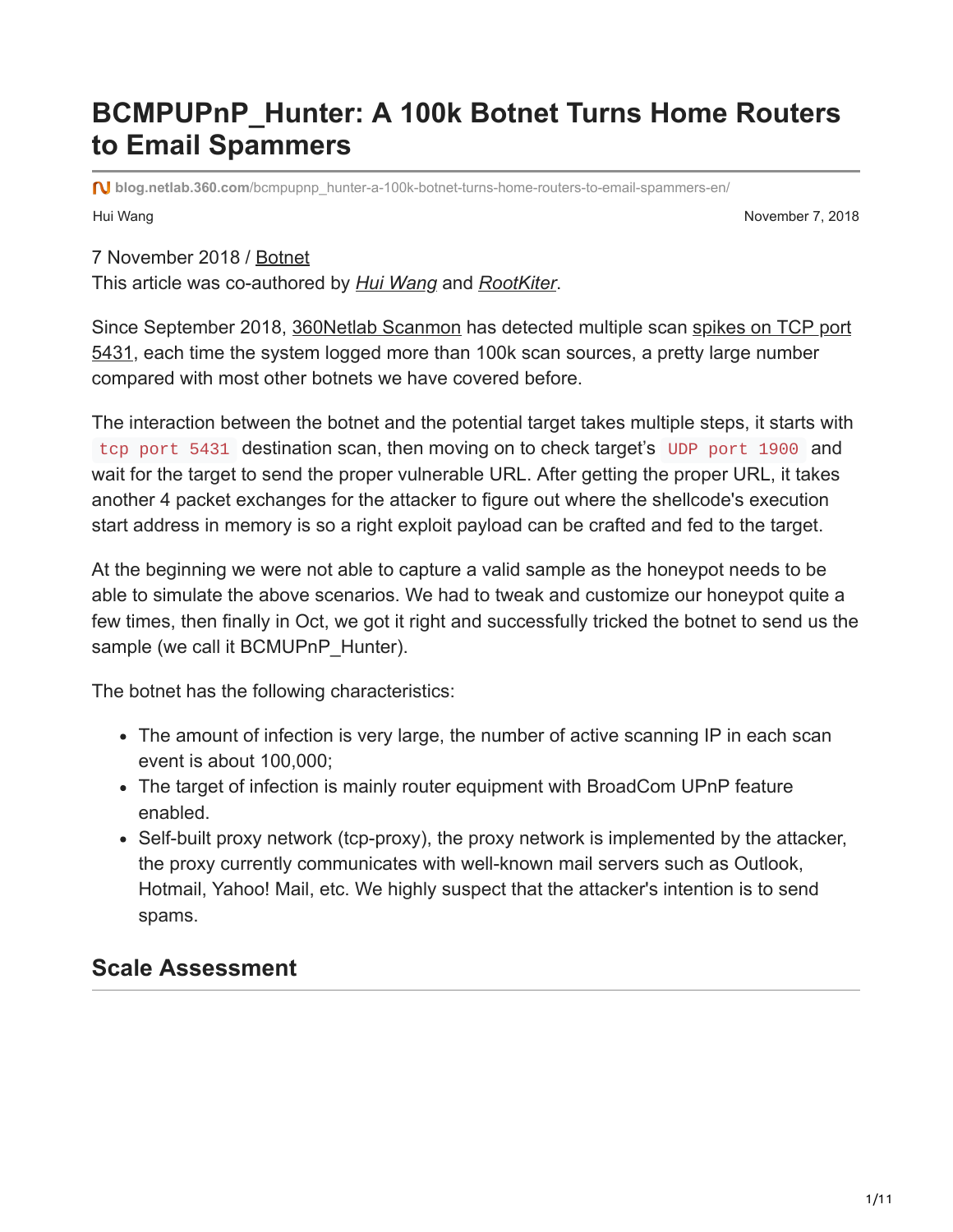

The trend of scanning source IP for TCP port 5431 in the last 30 days is as follows:

- It can be seen that the scan activity picks up every 1-3 days. The number of active scanning IP in each single event is about 100,000
- All together we have 3.37 million unique scan source IPs. It is a big number, but it is likely that the IPs of the same infected devices just changed over time.
- The number of potential infections may reach 400,000 according to [Shodan](https://www.shodan.io/search?query=Server%3A%20Custom%2F1.0%20UPnP%2F1.0%20Proc%2FVer) based on the search of banner: Server: Custom/1.0 UPnP/1.0 Proc/Ver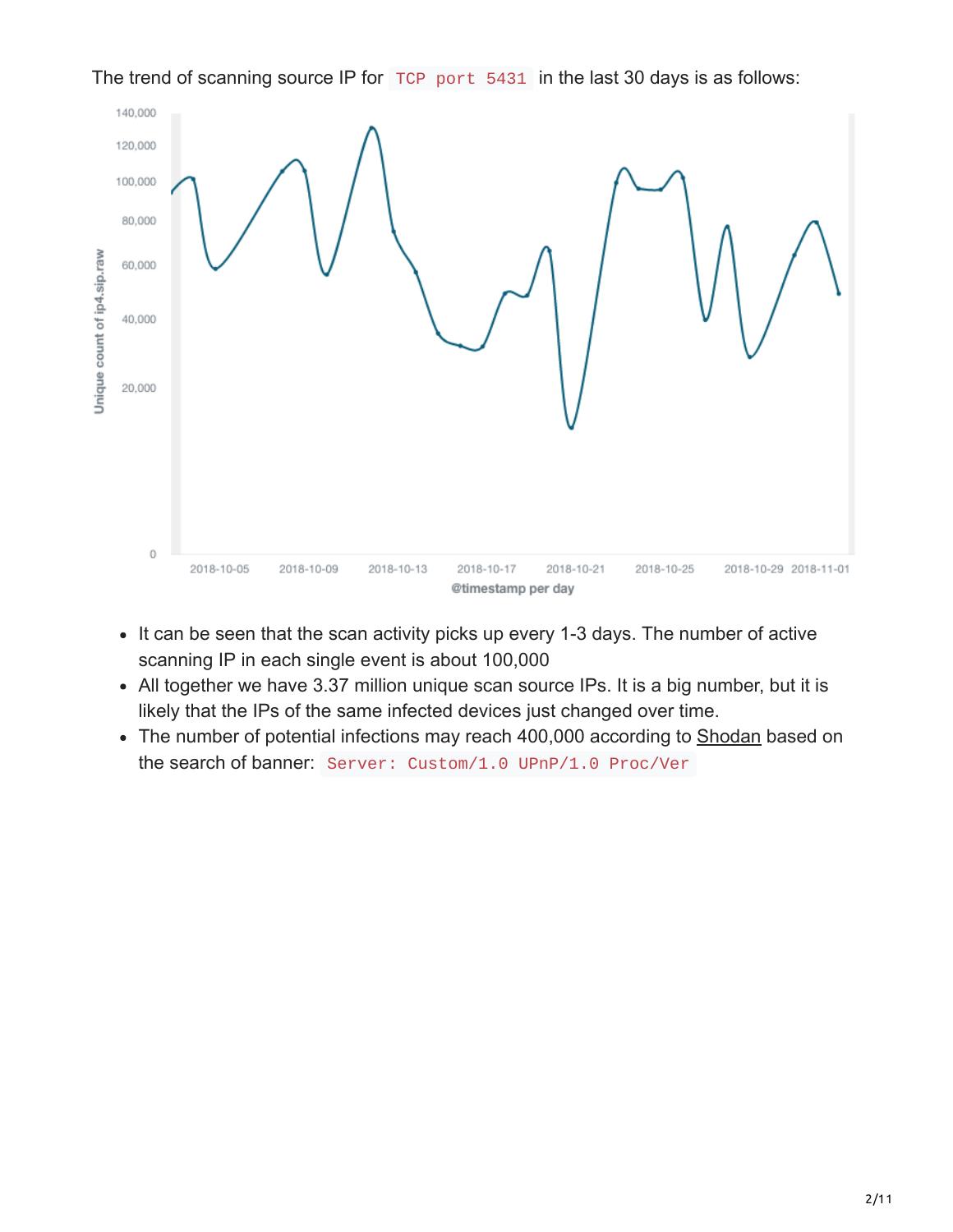Geographical distribution for the scanner IPs in the last 7 days (click to enlarge, deeper means more infected devices).



### **Infected Device Information**

We probed the scanners, and 116 different type of infected device information is obtained, the actual infected device type should be more than what displays below: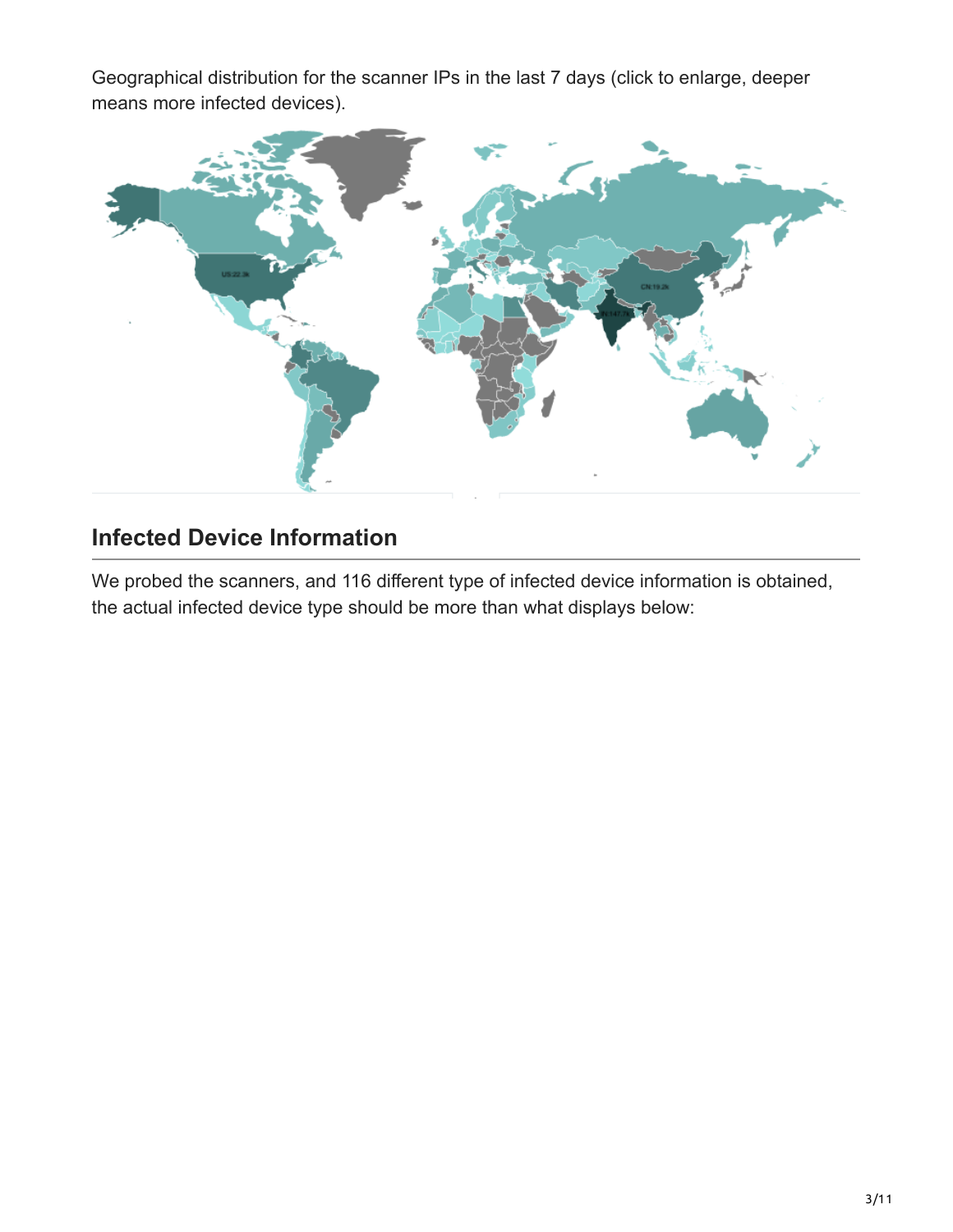ADB Broadband S.p.A, HomeStation ADSL Router ADB Broadband, ADB ADSL Router ADBB, ADB ADSL Router ALSiTEC, Broadcom ADSL Router ASB, ADSL Router ASB, ChinaNet EPON Router A S B , ChinaTelecom E8C(EPON) Gateway Actiontec, Actiontec GT784WN Actiontec, Verizon ADSL Router BEC Technologies Inc., Broadcom ADSL Router Best IT World India Pvt. Ltd., 150M Wireless-N ADSL2+ Router Best IT World India Pvt. Ltd., iB-WRA300N Billion Electric Co., Ltd., ADSL2+ Firewall Router Billion Electric Co., Ltd., BiPAC 7800NXL Billion, BiPAC 7700N Billion, BiPAC 7700N R2 Binatone Telecommunication, Broadcom LAN Router Broadcom, ADSL Router Broadcom, ADSL2+ 11n WiFi CPE Broadcom, Broadcom Router Broadcom, Broadcom ADSL Router Broadcom, D-Link DSL-2640B Broadcom, D-link ADSL Router Broadcom, DLink ADSL Router ClearAccess, Broadcom ADSL Router Comtrend, AR-5383n Comtrend, Broadcom ADSL Router Comtrend, Comtrend single-chip ADSL router D-Link Corporation., D-Link DSL-2640B D-Link Corporation., D-Link DSL-2641B D-Link Corporation., D-Link DSL-2740B D-Link Corporation., D-Link DSL-2750B D-Link Corporation., D-LinkDSL-2640B D-Link Corporation., D-LinkDSL-2641B D-Link Corporation., D-LinkDSL-2741B D-Link Corporation., DSL-2640B D-Link, ADSL 4\*FE 11n Router D-Link, D-Link ADSL Router D-Link, D-Link DSL-2640U D-Link, D-Link DSL-2730B D-Link, D-Link DSL-2730U D-Link, D-Link DSL-2750B D-Link, D-Link DSL-2750U D-Link, D-Link DSL-6751 D-Link, D-Link DSL2750U D-Link, D-Link Router D-Link, D-link ADSL Router D-Link, DVA-G3672B-LTT Networks ADSL Router DARE, Dare router DLink, D-Link DSL-2730B DLink, D-Link VDSL Router DLink, DLink ADSL Router DQ Technology, Inc., ADSL2+ 11n WiFi CPE DQ Technology, Inc., Broadcom ADSL Router DSL, ADSL Router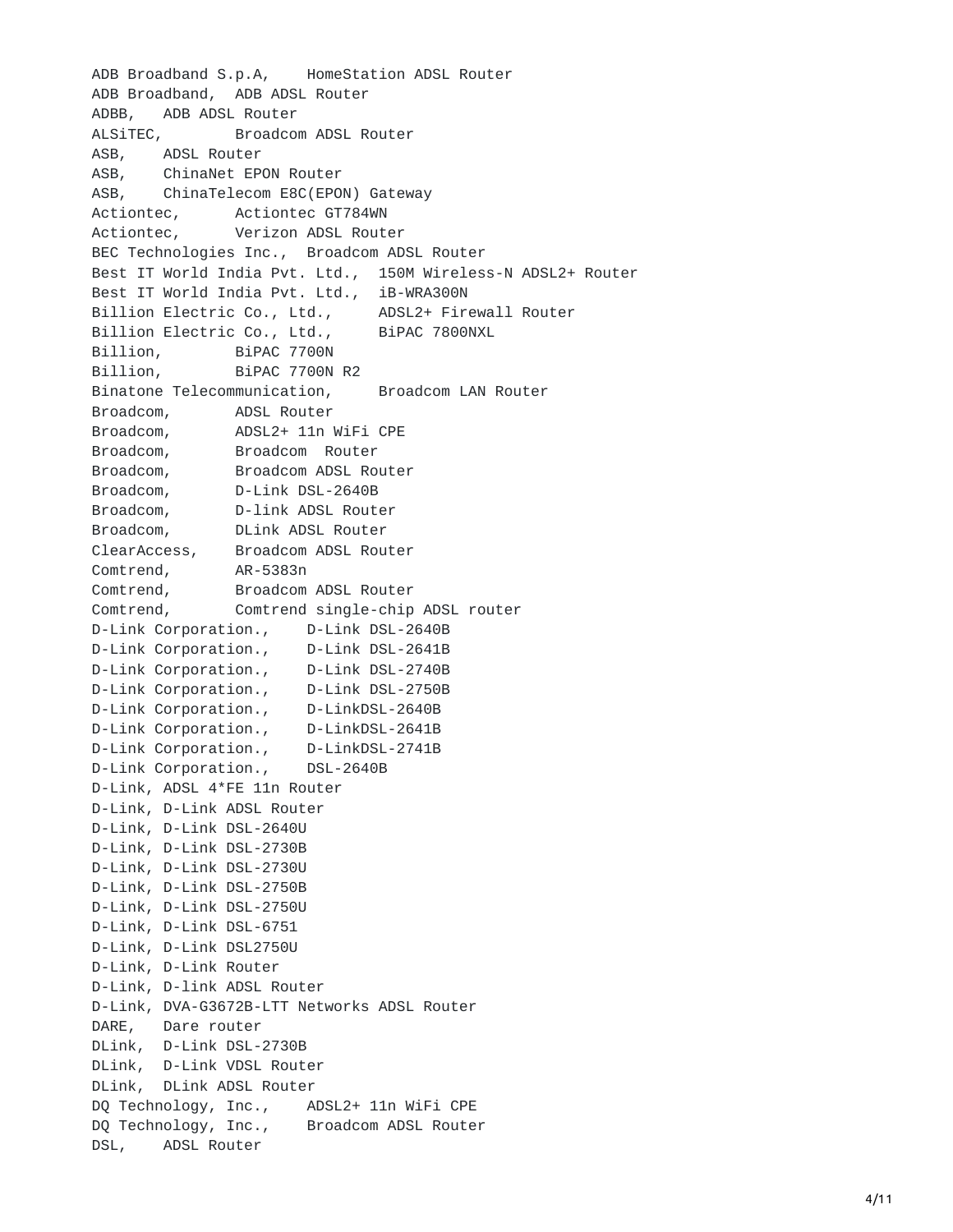```
DareGlobal, D-Link ADSL Router
Digicom S.p.A., ADSL Wireless Modem/Router
Digicom S.p.A., RAW300C-T03
Dlink, D-Link DSL-225
Eltex, Broadcom ADSL Router
FiberHome, Broadcom ADSL Router
GWD, ChinaTelecom E8C(EPON) Gateway
Genew, Broadcom ADSL Router
INTEX, W150D
INTEX, W300D
INTEX, Wireless N 150 ADSL2+ Modem Router
INTEX, Wireless N 300 ADSL2+ Modem Router
ITI Ltd., ITI Ltd.ADSL2Plus Modem/Router
Inteno, Broadcom ADSL Router
Intercross, Broadcom ADSL Router
IskraTEL, Broadcom ADSL Router
Kasda, Broadcom ADSL Router
Link-One, Modem Roteador Wireless N ADSL2+ 150 Mbps
Linksys, Cisco X1000
Linksys, Cisco X3500
NB, DSL-2740B
NetComm Wireless Limited, NetComm ADSL2+ Wireless Router
NetComm, NetComm ADSL2+ Wireless Router
NetComm, NetComm WiFi Data and VoIP Gateway
OPTICOM, DSLink 279
Opticom, DSLink 485
Orcon, Genius
QTECH, QTECH
Raisecom, Broadcom ADSL Router
Ramptel, 300Mbps ADSL Wireless-N Router
Router, ADSL2+ Router
SCTY, TYKH PON Router
Star-Net, Broadcom ADSL Router
Starbridge Networks, Broadcom ADSL Router
TP-LINK Technologies Co., Ltd, 300Mbps Wireless N ADSL2+ Modem Router
TP-LINK Technologies Co., Ltd, 300Mbps Wireless N USB ADSL2+ Modem Router
TP-LINK, TP-LINK Wireless ADSL2+ Modem Router
TP-LINK, TP-LINK Wireless ADSL2+ Router
Technicolor, CenturyLink TR-064 v4.0
Tenda, Tenda ADSL2+ WIFI MODEM
Tenda, Tenda ADSL2+ WIFI Router
Tenda, Tenda Gateway
Tenda/Imex, ADSL2+ WIFI-MODEM WITH 3G/4G USB PORT
Tenda/Imex, ADSL2+ WIFI-MODEM WITH EVO SUPPORT
UTStarcom Inc., UTStarcom ADSL2+ Modem Router
UTStarcom Inc., UTStarcom ADSL2+ Modem/Wireless Router
UniqueNet Solutions, WLAN N300 ADSL2+ Modem Router
ZTE, Broadcom ADSL Router
ZTE, ONU Router
ZYXEL, ZyXEL VDSL Router
Zhone, Broadcom ADSL Router
Zhone, Zhone Wireless Gateway
Zoom, Zoom Adsl Modem/Router
ZyXEL, CenturyLink UPnP v1.0
ZyXEL, P-660HN-51
```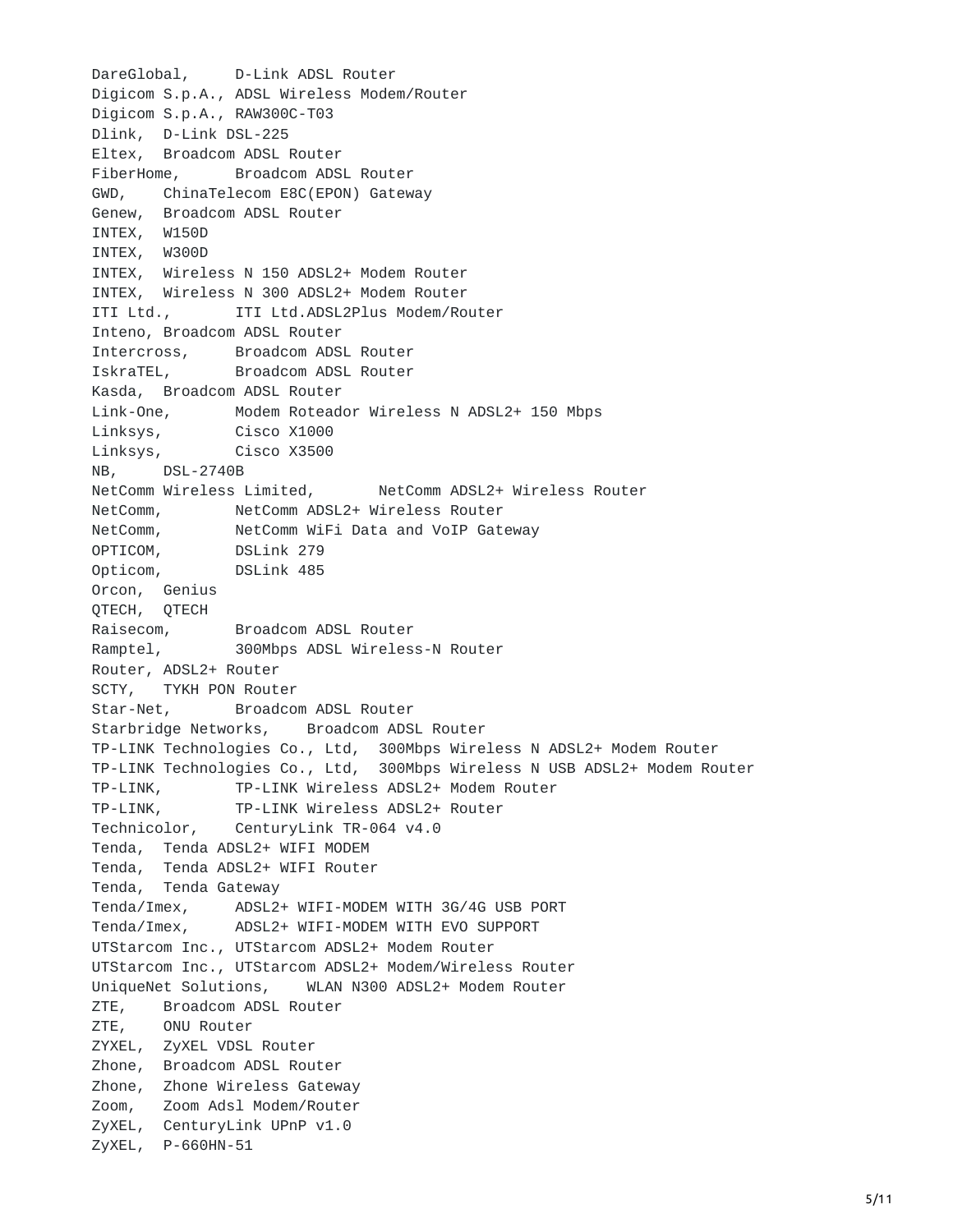```
ZyXEL, ZyXEL xDSL Router
huaqin, HGU210 v3 Router
iBall Baton, iBall Baton 150M Wireless-N ADSL2+ Router
iiNet Limited, BudiiLite
iiNet, BoB2
iiNet, BoBLite
```
## **Botnet Workflow**

As mentioned in the beginning, the bot has to go through multiple steps to infect a protentional target, see the following diagram for the workflow, note the Loader is ( 109.248.9.17:4369 )



Figure 1: BCMUPnP\_Hunter Infection process (Click to enlarge)

# **The Sample**

The sample of the botnet consists of two parts, the shellcode and the Main sample, which are described below.

## **shellcode**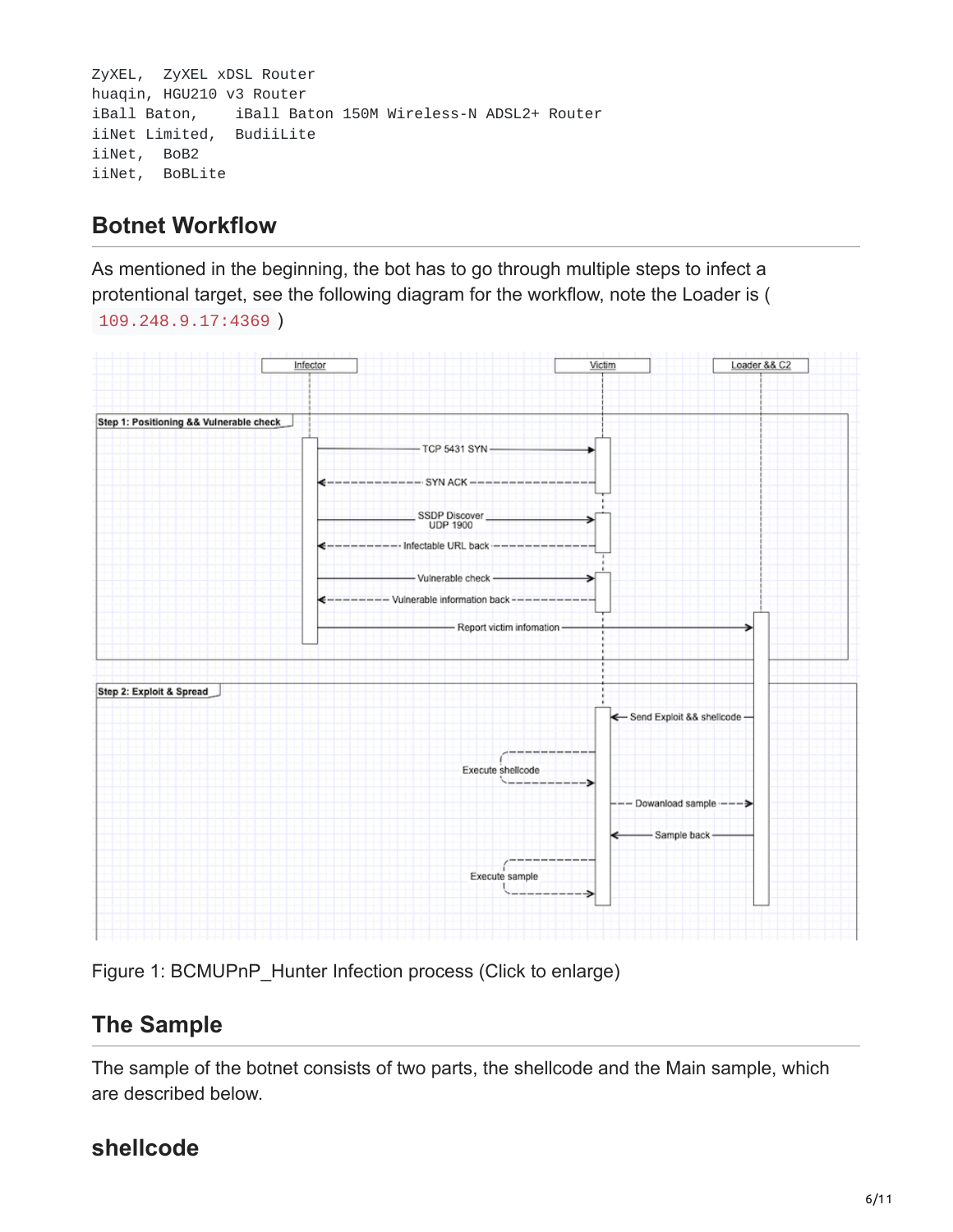The main function of shellcode is to download the main sample from C2( 109.248.9.17:8738 ) and execute it.

The shellcode has a full length of 432 bytes, very neatly organized and written, some proofs below (We did not find similar code using search engines). It seems that the author has profound skills and is not a typical script kid:

- Code basic: The code has multiple syscall calls for networks, processes, files, etc.
- Some details: syscall 0x40404 (instead of syscall 0) and multiple inversion operations were used so bad characters ( $\sqrt{x00}$ ) could be avoided; the stack variables in the code also have different degrees of multiplexing to optimize the runtime stack structure;
- Code logic: by calling the Loop at various section, the possibility of many failed calls is reasonably avoided, and the validity of shellcode execution is guaranteed.

The complete flow chart is as follows: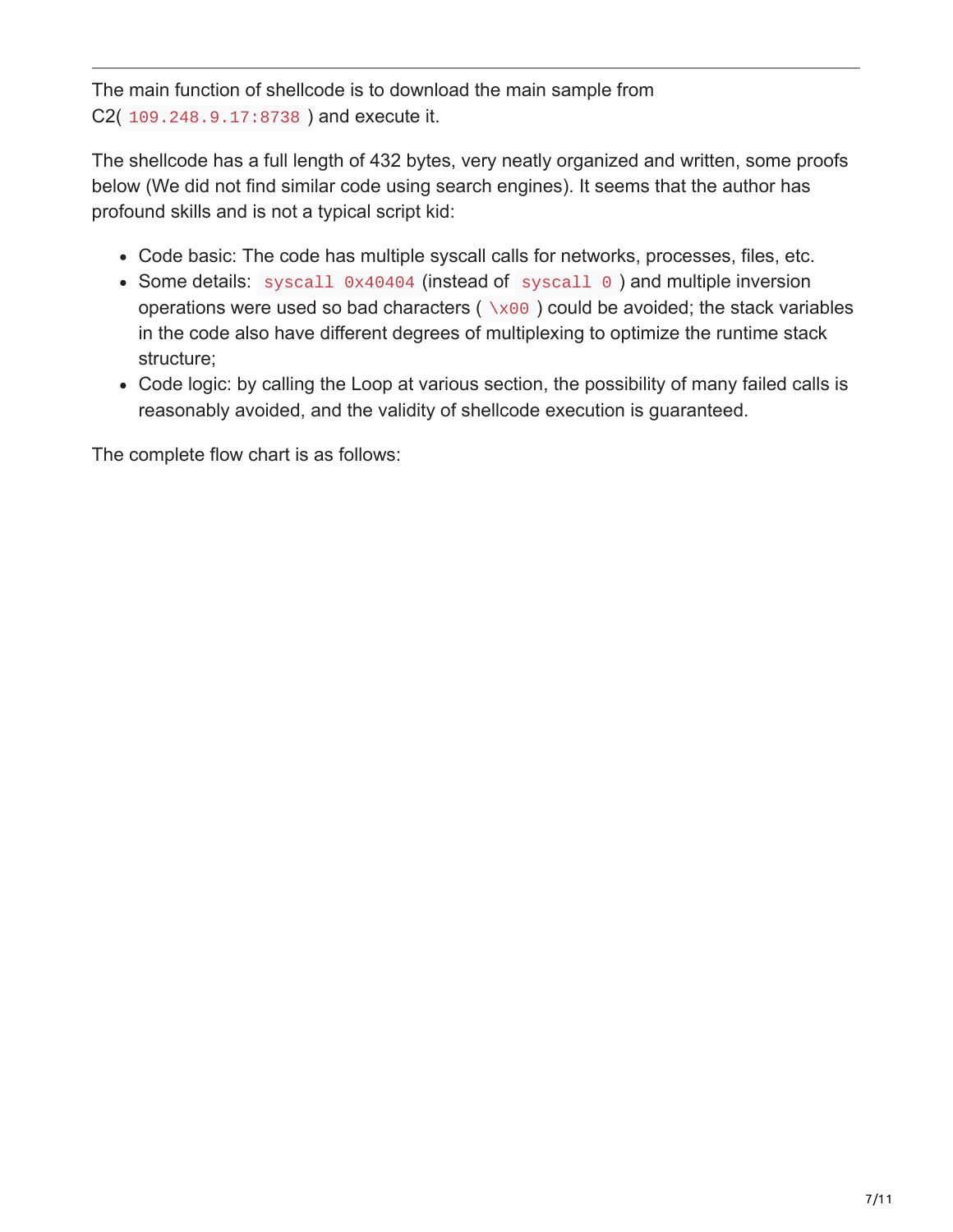

Figure 2: Shellcode calling graph(Click to enlarge)

### **Main Sample**

The main sample includes BroadCom UPnP vulnerability probe and a proxy access network module, it can parse four instruction codes from C2:

| Command Code | Length | Function                                |
|--------------|--------|-----------------------------------------|
| 0x00000000   | 0x18   | The first packet, no practical function |
| 0x01010101   | 0x4c   | Search for potential vulnerable target  |
| 0x02020202   | 0x08   | Empty current task                      |
| 0x03030303   | 0x108  | Access Proxy Network                    |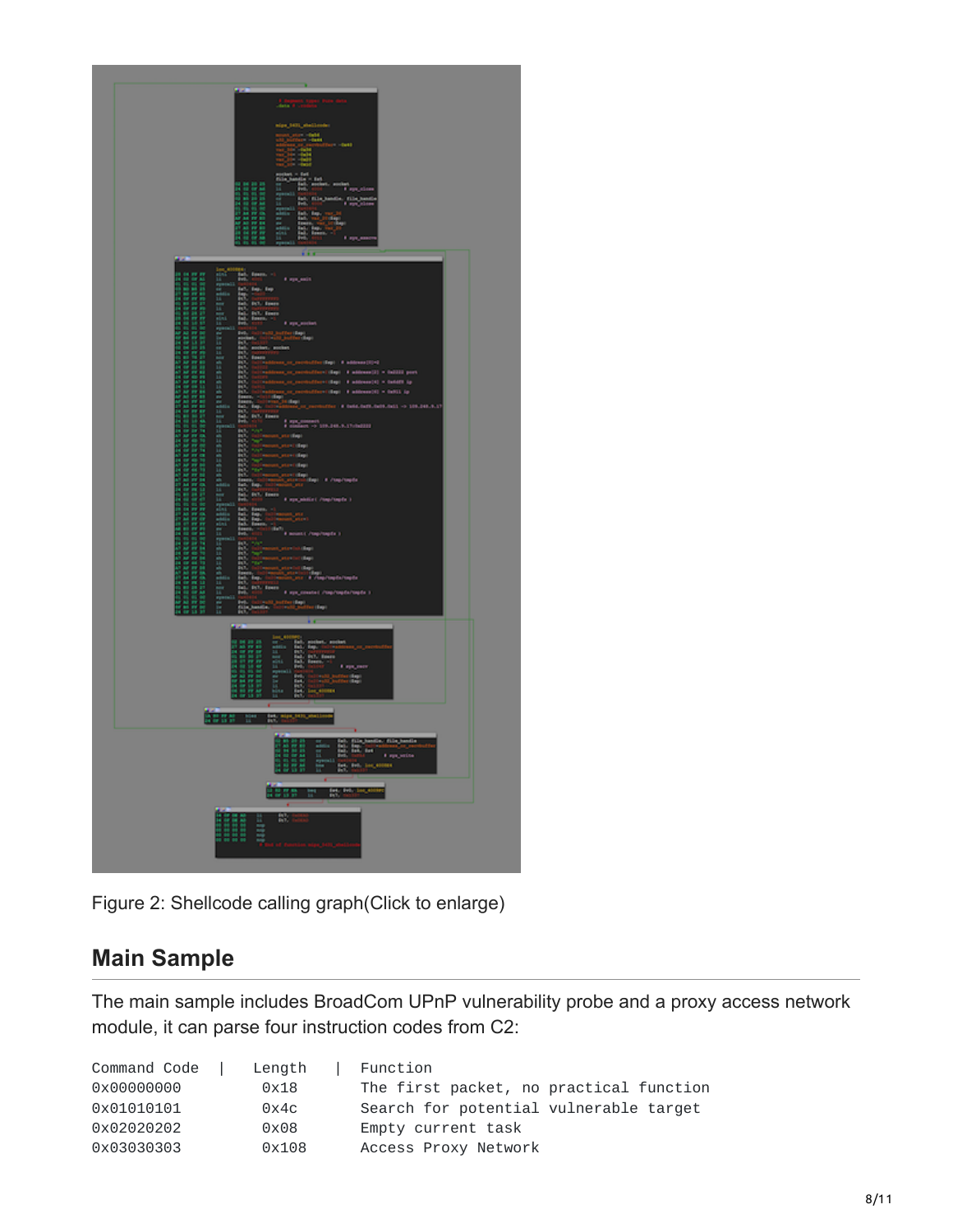- 0x01010101 to enable the port scan task, once the BOT IDs a potential target, the target IP will be reported to the Loader, and then the Loader will complete the subsequent infection process.
- 0x03030303 is for the proxy service, BOT accesses the address provided in the instruction and reports the access result to the C2. This can generate real economic benefits. Attackers can use this command to build a proxy network, and then profit from doing things such as sending spam, simulating clicks, and so on.

#### **Proxy Network and Spam**

In the instructions we have obtained, BCMUPnP\_Hunter is used to proxy traffic to the following servers:

104.47.0.33:25 104.47.12.33:25 104.47.124.33:25 104.47.14.33:25 104.47.33.33:25 104.47.48.33:25 104.47.50.33:25 106.10.248.84:25 144.160.159.21:25 188.125.73.87:25 67.195.229.59:25 74.6.137.63:25 74.6.137.64:25 98.137.159.28:25

This table shows what we have dug out from our various data sources for the above IPs:

|                |                        | service    |      |        |           |          |  |
|----------------|------------------------|------------|------|--------|-----------|----------|--|
| ip             | domain                 | protocol   | port | servce | firstseen | lastseen |  |
| 67.195.229.59  | yahoo.com yahoodns.net | <b>TCP</b> | 25   | email  | 20180602  | 20181031 |  |
| 74.6.137.63    | yahoo.com yahoodns.net | <b>TCP</b> | 25   | email  | 20180602  | 20181031 |  |
| 74.6.137.64    | yahoo.com yahoodns.net | <b>TCP</b> | 25   | email  | 20180602  | 20181031 |  |
| 98.137.159.28  | yahoo.com yahoodns.net | <b>TCP</b> | 25   | email  | 20180602  | 20181031 |  |
| 104.47.0.33    | hotmail.com            | <b>TCP</b> | 25   | email  | 20180602  | 20181031 |  |
| 104.47.12.33   | outlook.com            | <b>TCP</b> | 25   | email  | 20180602  | 20181031 |  |
| 104.47.124.33  | outlook.com            | <b>TCP</b> | 25   | email  | 20180602  | 20181031 |  |
| 104.47.14.33   | outlook.com            | <b>TCP</b> | 25   | email  | 20180602  | 20181031 |  |
| 104.47.33.33   | hotmail.com            | <b>TCP</b> | 25   | email  | 20180602  | 20181031 |  |
| 104.47.48.33   | outlook.com            | <b>TCP</b> | 25   | email  | 20180602  | 20181031 |  |
| 104.47.50.33   | outlook.com            | <b>TCP</b> | 25   | email  | 20180602  | 20181031 |  |
| 106.10.248.84  | yahoo.com yahoodns.net | <b>TCP</b> | 25   | email  | 20180602  | 20181031 |  |
| 144.160.159.21 | flash.net prodigy.net  | <b>TCP</b> | 25   | email  | 20180602  | 20181031 |  |
| 188.125.73.87  | yahoo.com yahoodns.net | <b>TCP</b> | 25   | email  | 20180628  | 20181031 |  |

As can be seen: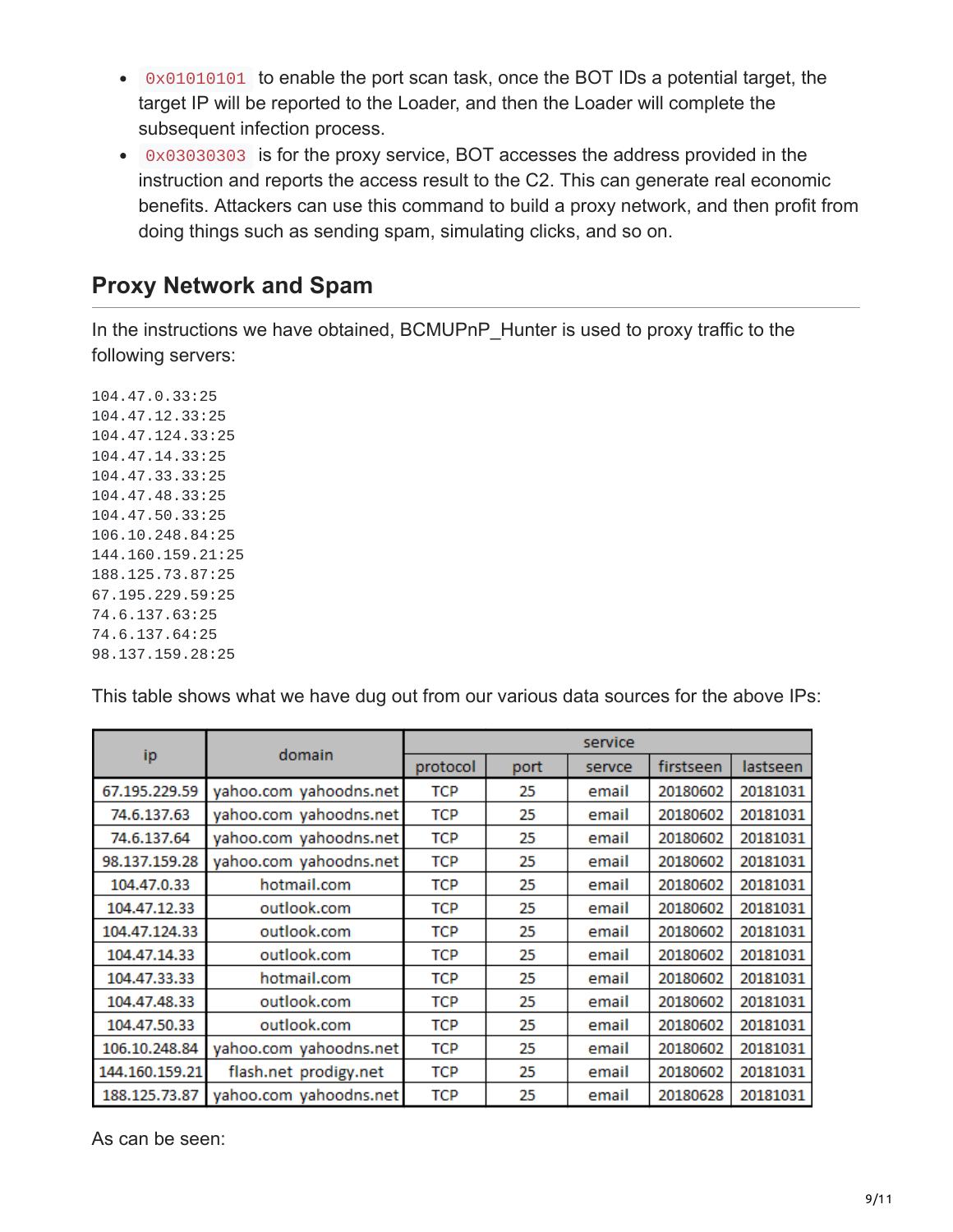- These servers are all well-known mail service providers, including Outlook, Hotmail, Yahoo! Mail;
- For several months, these servers have provided and only provided TCP25 services;
- In this case, it appears that the attacker is abusing the email service of these servers;

This makes us highly skeptical that the attacker is using the proxy network established by BCMUPnP\_Hunter to send spam.

#### **Contact Us**

Relevant security oragnizations are welcomed to contact netlab[at]360.cn for a full list of infected IP addresses.

Readers are always welcomed to reach us on [twitter](https://twitter.com/360Netlab), WeChat 360Netlab or email to netlab[at]360.cn.

#### **Appendix: About the BroadCom UPnP Vulnerability**

UPnP is the acronym for Universal Plug and play, the Universal plug-in protocol. *[\[1\]](https://en.wikipedia.org/wiki/Universal_Plug_and_Play)* The goal of the agreement is to enable home networks (data sharing, communication and entertainment) and various devices in the corporate network to seamlessly connect with each other and simplify the implementation of related networks. Broadcom UPnP is a concrete implementation of Broadcom's response to the UPnP protocol.

As Broadcom is in the industry upstream of the supply chain, the implementation is adopted by major router manufacturers, including Asus, D-link,zyxel,us Robotics,t p-link,netgear and so on.

In October 2013, security researchers at security research firm DefenseCode discovered the [BroadCom UPnP format string vulnerability](http://defensecode.com/whitepapers/From_Zero_To_ZeroDay_Network_Devices_Exploitation.txt) in the protocol stack . Considering that the vulnerability affects products from several major router vendors, DefenseCode did not disclose their findings until 2017. The code disclosed this time is of a verification nature*[\[2\]](https://www.defensecode.com/public/DefenseCode_Broadcom_Security_Advisory.pdf)* An attacker must complete the necessary vulnerability analysis and optimize the shellcode process on the basis of a publicly available document before it can be of practical power.

| <b>IoC</b>                                                           |  |  |  |  |
|----------------------------------------------------------------------|--|--|--|--|
| C <sub>2</sub>                                                       |  |  |  |  |
| 109.248.9.17 "Bulgaria/BG" "AS58222 Solar Invest UK LTD" #C2&&Loader |  |  |  |  |
| Sample MD5                                                           |  |  |  |  |
| 9036120904827550bf4436a919d3e503                                     |  |  |  |  |
| Shellcode(Base64 encode):                                            |  |  |  |  |